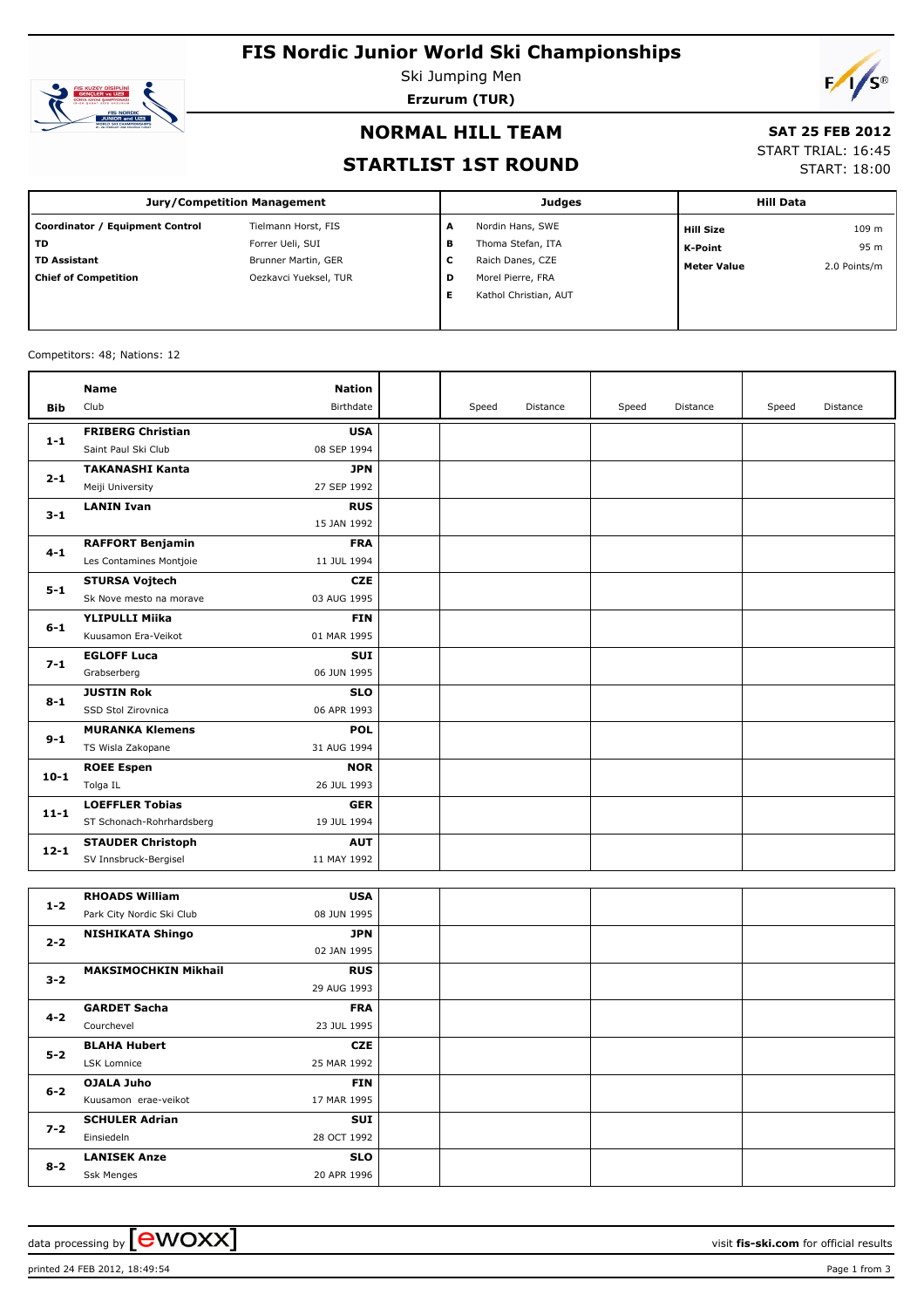# **FIS Nordic Junior World Ski Championships**



Ski Jumping Men **Erzurum (TUR)**

## **NORMAL HILL TEAM**

### **SAT 25 FEB 2012**

# **STARTLIST 1ST ROUND**

START TRIAL: 16:45 START: 18:00

|          | Name                                                | <b>Nation</b>             |       |          |       |          |       |          |
|----------|-----------------------------------------------------|---------------------------|-------|----------|-------|----------|-------|----------|
| Bib      | Club                                                | Birthdate                 | Speed | Distance | Speed | Distance | Speed | Distance |
|          | <b>BYRT Tomasz</b>                                  | <b>POL</b>                |       |          |       |          |       |          |
| $9 - 2$  | KS Wisla Ustronianka                                | 25 JAN 1993               |       |          |       |          |       |          |
|          | <b>BERGGAARD Mats S</b>                             | <b>NOR</b>                |       |          |       |          |       |          |
| $10 - 2$ | Stranden IL/FTV                                     | 24 AUG 1995               |       |          |       |          |       |          |
| $11 - 2$ | <b>LUGERT Tobias</b>                                | <b>GER</b>                |       |          |       |          |       |          |
|          | Sc Ruhpolding                                       | 18 JUN 1993               |       |          |       |          |       |          |
| $12 - 2$ | <b>WOHLGENANNT Ulrich</b>                           | <b>AUT</b>                |       |          |       |          |       |          |
|          | SK Kehlegg                                          | 01 AUG 1994               |       |          |       |          |       |          |
|          |                                                     |                           |       |          |       |          |       |          |
| $1 - 3$  | <b>WALLACE Brian</b>                                | <b>USA</b>                |       |          |       |          |       |          |
|          | Saint Paul Ski Club                                 | 03 JUL 1993               |       |          |       |          |       |          |
| $2 - 3$  | <b>SATO Yukiya</b>                                  | <b>JPN</b>                |       |          |       |          |       |          |
|          | Sapporo Nihon Univ. High School                     | 19 JUN 1995               |       |          |       |          |       |          |
| $3 - 3$  | <b>SHUVALOV Alexander</b>                           | <b>RUS</b><br>30 NOV 1992 |       |          |       |          |       |          |
|          | <b>GONTHIER Nicolas</b>                             | <b>FRA</b>                |       |          |       |          |       |          |
| 4-3      | Courchevel                                          | 04 MAR 1993               |       |          |       |          |       |          |
|          | <b>FRIEDRICH Tomas</b>                              | <b>CZE</b>                |       |          |       |          |       |          |
| $5 - 3$  | SK Jested Liberec                                   | 02 FEB 1995               |       |          |       |          |       |          |
|          | <b>KLINGA Sebastian</b>                             | <b>FIN</b>                |       |          |       |          |       |          |
| $6 - 3$  | Ounasvaaran Hiihtoseura                             | 26 APR 1992               |       |          |       |          |       |          |
|          | <b>EGLOFF Pascal</b>                                | SUI                       |       |          |       |          |       |          |
| $7 - 3$  | Grabserberg                                         | 08 AUG 1992               |       |          |       |          |       |          |
|          | <b>HVALA Jaka</b>                                   | <b>SLO</b>                |       |          |       |          |       |          |
| $8 - 3$  | Ssk Ponikve                                         | 15 JUL 1993               |       |          |       |          |       |          |
|          | <b>KLUSEK Bartlomiej</b>                            | <b>POL</b>                |       |          |       |          |       |          |
| $9 - 3$  | LKS Klmczok Bystra                                  | 15 JAN 1993               |       |          |       |          |       |          |
| $10 - 3$ | <b>GRIMSRUD Simen</b>                               | <b>NOR</b>                |       |          |       |          |       |          |
|          | Asker Skiclubb                                      | 22 MAR 1992               |       |          |       |          |       |          |
| $11 - 3$ | <b>DREHER Michael</b>                               | <b>GER</b>                |       |          |       |          |       |          |
|          | Sc Oberstdorf                                       | 30 JAN 1993               |       |          |       |          |       |          |
| $12 - 3$ | <b>KRAFT Stefan</b>                                 | <b>AUT</b>                |       |          |       |          |       |          |
|          | SV Schwarzach                                       | 13 MAY 1993               |       |          |       |          |       |          |
|          |                                                     |                           |       |          |       |          |       |          |
| $1 - 4$  | <b>FRENETTE Peter</b><br>New York Ski Ed Foundation | <b>USA</b><br>24 FEB 1992 |       |          |       |          |       |          |
|          | <b>SHIMIZU Reruhi</b>                               | JPN                       |       |          |       |          |       |          |
| $2 - 4$  | Arai High School                                    | 04 DEC 1993               |       |          |       |          |       |          |
|          | <b>ROMASHOV Alexey</b>                              | <b>RUS</b>                |       |          |       |          |       |          |
| $3 - 4$  |                                                     | 29 APR 1992               |       |          |       |          |       |          |
|          | <b>LAMY CHAPPUIS Ronan</b>                          | <b>FRA</b>                |       |          |       |          |       |          |
| 4-4      | Bois D'amont                                        | 10 SEP 1993               |       |          |       |          |       |          |
|          | <b>KADLEC Milos</b>                                 | CZE                       |       |          |       |          |       |          |
| 5-4      | Skl Nove mesto na morave                            | 26 NOV 1992               |       |          |       |          |       |          |
|          | <b>MAEAETTAE Jarkko</b>                             | <b>FIN</b>                |       |          |       |          |       |          |
| $6-4$    | Kainuun Hiihtoseura                                 | 28 DEC 1994               |       |          |       |          |       |          |
| $7 - 4$  | <b>SOMMER Pascal</b>                                | SUI                       |       |          |       |          |       |          |
|          | Am Bachtel Wald                                     | 29 JUN 1992               |       |          |       |          |       |          |
| $8 - 4$  | <b>DEZMAN Nejc</b>                                  | <b>SLO</b>                |       |          |       |          |       |          |
|          | SK Triglav Kranj                                    | 07 DEC 1992               |       |          |       |          |       |          |
| $9 - 4$  | <b>ZNISZCZOL Aleksander</b>                         | <b>POL</b>                |       |          |       |          |       |          |
|          | KS Wisla Ustronianka                                | 08 MAR 1994               |       |          |       |          |       |          |

data processing by **CWOXX**  $\blacksquare$  and  $\blacksquare$  and  $\blacksquare$  and  $\blacksquare$  and  $\blacksquare$  and  $\blacksquare$  and  $\blacksquare$  and  $\blacksquare$  and  $\blacksquare$  and  $\blacksquare$  and  $\blacksquare$  and  $\blacksquare$  and  $\blacksquare$  and  $\blacksquare$  and  $\blacksquare$  and  $\blacksquare$  and  $\blacksquare$  and  $\blacksquare$  a